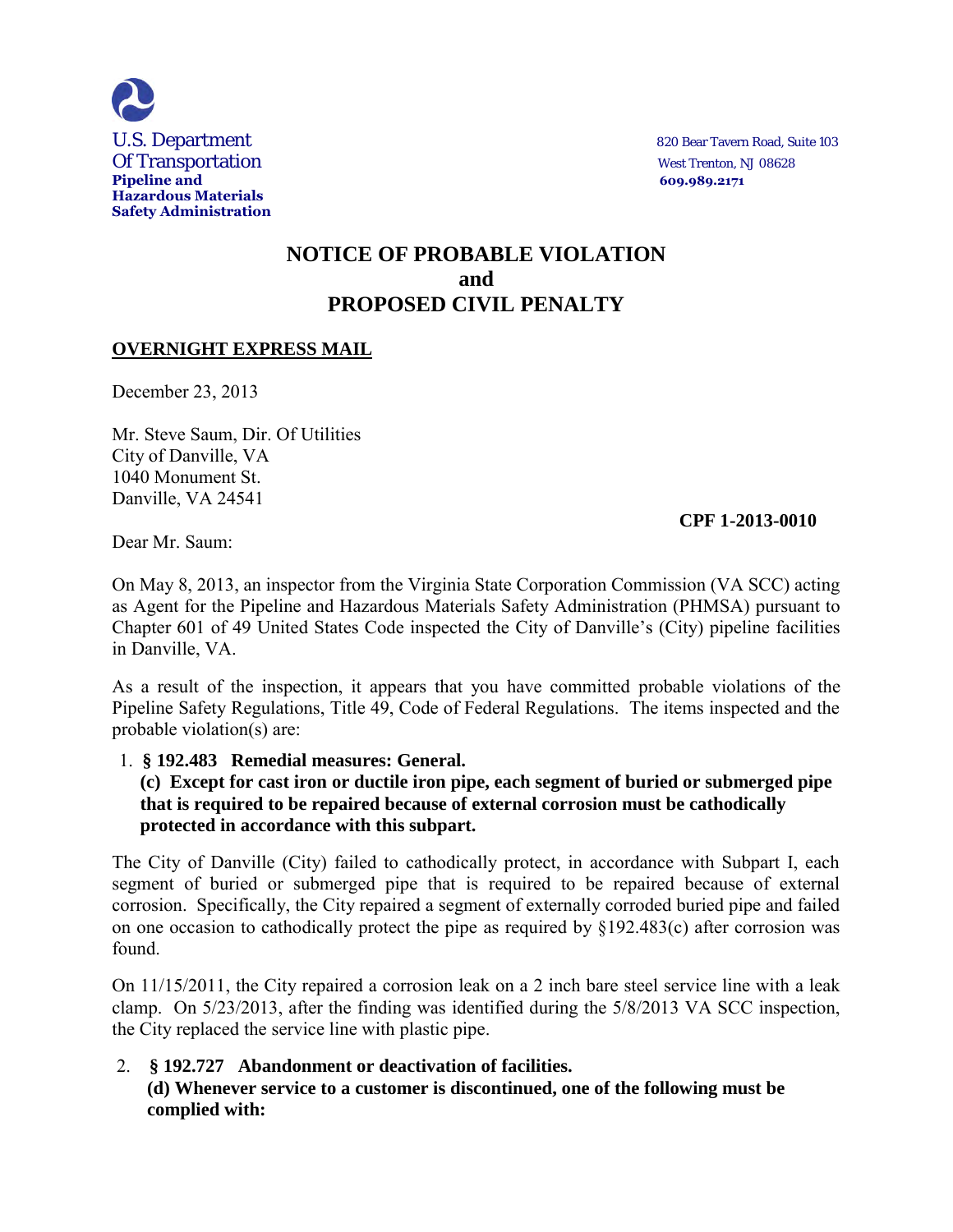**(1) The valve that is closed to prevent the flow of gas to the customer must be provided with a locking device or other means designed to prevent the opening of the valve by persons other than those authorized by the operator.** 

**(2) A mechanical device or fitting that will prevent the flow of gas must be installed in the service line or in the meter assembly.** 

**(3) The customer's piping must be physically disconnected from the gas supply and the open pipe ends sealed.** 

The City failed on one occasion to secure a deactivated service line as required by §192.727(d)(1) through §192.727(d)(3).

Specifically, the City did not secure the deactivated service line when the City removed a meter from a service line at 321 Moffett Street on 12/12/2011. The supply valves on the inlet and outlet of the pressure regulator were shutoff, however the valves were not locked and the end of the service line was open to the atmosphere.

The City deactivated the service line at 321 Moffett Street incorrectly on 12/12/2011. The City correctly secured the deactivated service 5/8/2013, after the finding was discovered during the 5/8/13 VA SCC inspection.

The City did not have a work order on the meter removal, nor did the City know the names of the City personnel who removed the meter.

### Proposed Civil Penalty

Under 49 United States Code, § 60122, you are subject to a civil penalty not to exceed \$200,000 per violation per day the violation persists up to a maximum of \$2,000,000 for a related series of violations. For violations occurring prior to January 4, 2012, the maximum penalty may not exceed \$100,000 per violation per day, with a maximum penalty not to exceed \$1,000,000 for a related series of violations. The Compliance Officer has reviewed the circumstances and supporting documentation involved in the above probable violations and has recommended that you be preliminarily assessed a civil penalty of \$18,700 as follows:

| Item number | <b>PENALTY</b> |
|-------------|----------------|
|             | \$18,700       |

# Warning Items

With respect to item 2, we have reviewed the circumstances and supporting documents involved in this case and have decided not to conduct additional enforcement action or penalty assessment proceedings at this time. We advise you to promptly correct this item. Failure to do so may result in additional enforcement action.

#### Response to this Notice

Enclosed as part of this Notice is a document entitled *Response Options for Pipeline Operators in Compliance Proceedings*. Please refer to this document and note the response options. All material submit in response to this enforcement action may be made publicly available. If you believe that any portion of your responsive material qualifies for confidential treatment under 5 U.S.C. 552(b), along with the complete original document you must provide a second copy of the document with the portions you believe qualify for confidential treatment redacted and an explanation of why you believe the redacted information qualifies for confidential treatment under 5 U.S.C. 552(b). If you do not respond within 30 days of receipt of this Notice, this